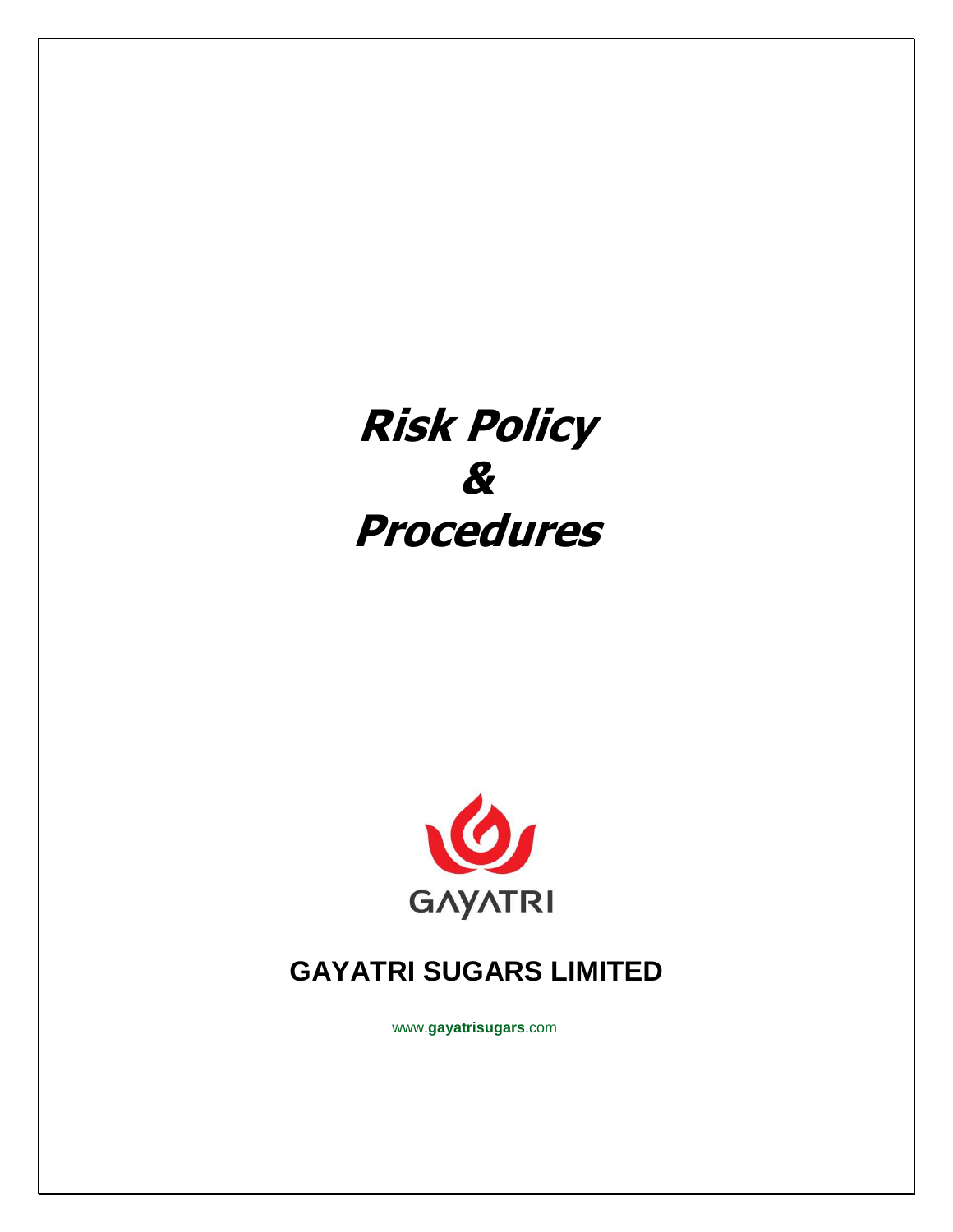# **Introduction**

Oxford Dictionary defines the term "**RISK**" as a chance or possibility of danger, loss, injury or other adverse consequences

Risk management is attempting to identify and then manage threats that could severely impact or bring down the organization. Generally, this involves reviewing operations of the organization, identifying potential threats to the organization and the likelihood of their occurrence, and then taking appropriate actions to address the most likely threats.

Paragraph (C) of sub-clause IV of Clause 49 of the Listing Agreement states as under

"The company shall lay down procedures to inform Board members about the risk assessment and minimization procedures. These procedures shall be periodically reviewed to ensure that executive management controls risk through means of a properly defined framework"

The Ministry of Corporate Affairs, Government of India has also accepted the concept of Risk Management and its relevance to the smooth functioning of the Corporate sector in India and has therefore introduced a specific provision on Risk Management under paragraph (II) (C) of Corporate Governance voluntary guidelines, 2009

# **(II) (C) Risk Management**

i). The Board, its Audit Committee and its Executive Management should collectively identify the risks impacting the company's business and document their process of risk identification, risk minimization, risk optimization as a part of a Risk Management Policy or Strategy.

ii). The Board should also affirm and disclose in its report to members that it has put in place critical risk management framework across the company, which is overseen once every six months by the Board. The disclosure should also include a statement of those elements of risk, that the Board feels, may threaten the existence of the company.

It has therefore become mandatory for the listed Companies to prepare a comprehensive framework of Risk Management for assessment of risks and determine the responses to these risks so as to minimise their adverse impact on the Organisation.

# **Risk Strategy:**

**GAYATRI SUGARS recognises** that risk is an integral and unavoidable component of business and is committed to managing the risk in a proactive and effective manner

The Company believes that the Risk cannot be eliminated. However, it can be: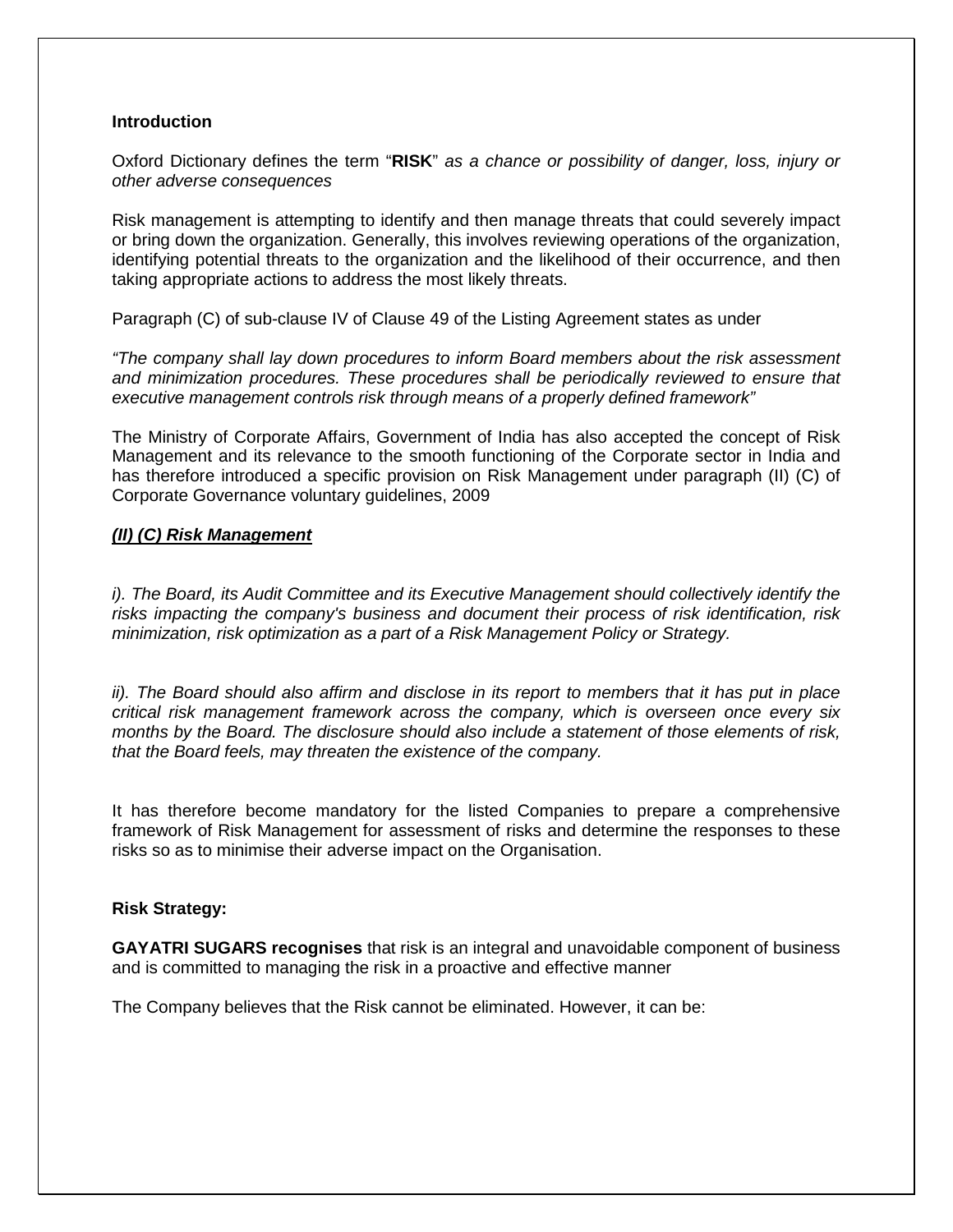- Transferred to another party, who is willing to take risk, say by buying an insurance policy
- Reduce, by having good Internal Controls;
- Avoided, by not entering into Risky Businesses;
- Retained, to either avoid the cost of trying to reduce risk or in anticipation of higher profits by taking on more risk, and;
- Shared, by following a middle path between retaining and transferring risk.

The Gayatri Sugars Limited is a company committed to excellence.

Gayatri Sugars Limited is in the field of Manufacturing across integrated fields such as Sugar, Distillery and Co-Gen Power.

The product range of the company comprises:

- Manufacture & Marketing of Sugar
- Manufacture & Marketing of Rectified Spirit, IS and other By-Products like Oxygen Gas
- Captive power generation with state-of-the art and eco-friendly technology

In today's challenging and competitive environment, strategies for mitigating inherent risks in accomplishing the growth plans of the Company are imperative. The common risks inter alia are: Regulations, Competition, Business risk, Technology Obsolescence, Investments, retention of talent and expansion of facilities.

Business risk, inter-alia, further includes financial risk, political risk, fidelity risk, legal risk For managing Risk more efficiently the company would need to identify the risks that it faces in trying to achieve the objectives of the firm. Once these risks are identified, the risk manager would need to evaluate these risks to see which of them will have critical impact on the firm and which of them are not significant enough to deserve further attention.

As a matter of policy, these risks are assessed and steps as appropriate are taken to mitigate the same.

#### **Risk Management Framework**

Objectives must exist before management can identify potential events affecting their achievement. Enterprise Risk Management ensures that management has in place a process to set objectives and that the chosen objectives support and align with the entity's mission and are consistent with its risk appetite.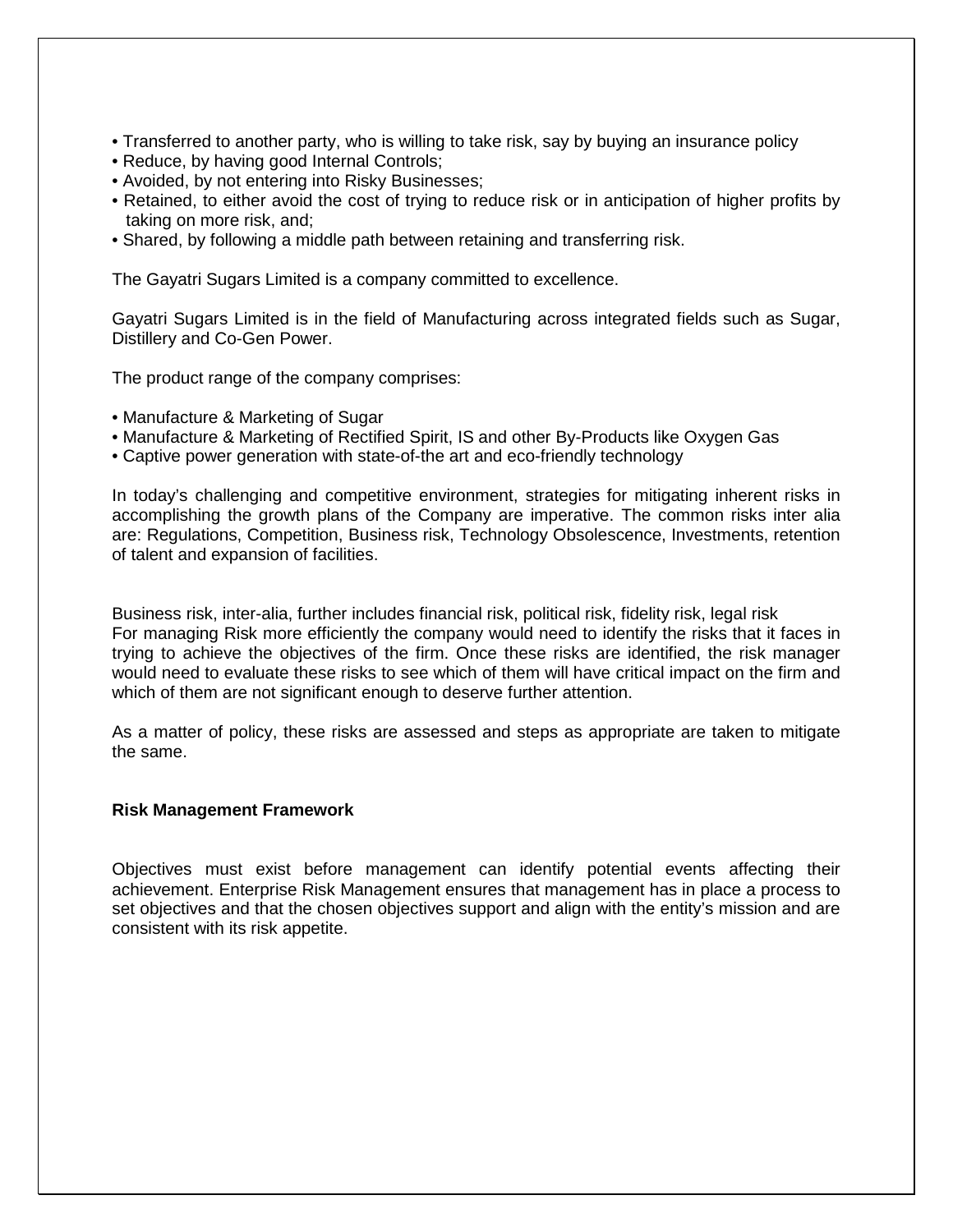The Objectives of the Company are classified into:

#### **Strategic**:

- Organizational Growth.
- Enhance our capabilities through technology.
- Sustenance and Growth of Strong relationships with dealers/customers.
- Expanding our presence in existing markets and penetrating with dealer net work.
- Continuing to enhance our industry expertise.

#### **Operations**:

- Consistent Revenue growth.
- Consistent profitability.
- High quality production.
- Further develop Culture of Innovation.
- Attract and retain quality technical associates and augmenting their training.

#### **Reporting**:

• Maintain high standards of Corporate Governance and public disclosure.

#### **Compliance**:

• Ensure stricter adherence to policies, procedures and laws/ rules/ regulations/ standards.

In principle, risks always result as consequence of activities or as consequence of non-activities. Risk Management and Risk Monitoring are important in recognizing and controlling risks. The entirety of Enterprise Risk Management is monitored and modifications made as necessary.

Risk mitigation is an exercise aiming to reduce the loss or injury arising out of various risk exposures

The Enterprise Wide Risk Management with focus on three key elements, viz:

- (1) Risk Assessment (2) Risk Management
- (3) Risk Monitoring
- 

#### **Risk Assessment:**

GAYATRI SUGARS has adopted a system based approach for risk management, with clear objectives of identification, evaluation, monitoring and minimisation of the identified risks. The Company has a Risk Management Committee for assessment and evaluation of the risks associated with the business through its risk document. The management periodically reviews the risk management framework to identify the major business risks as applicable to the Company and works out their mitigation strategy.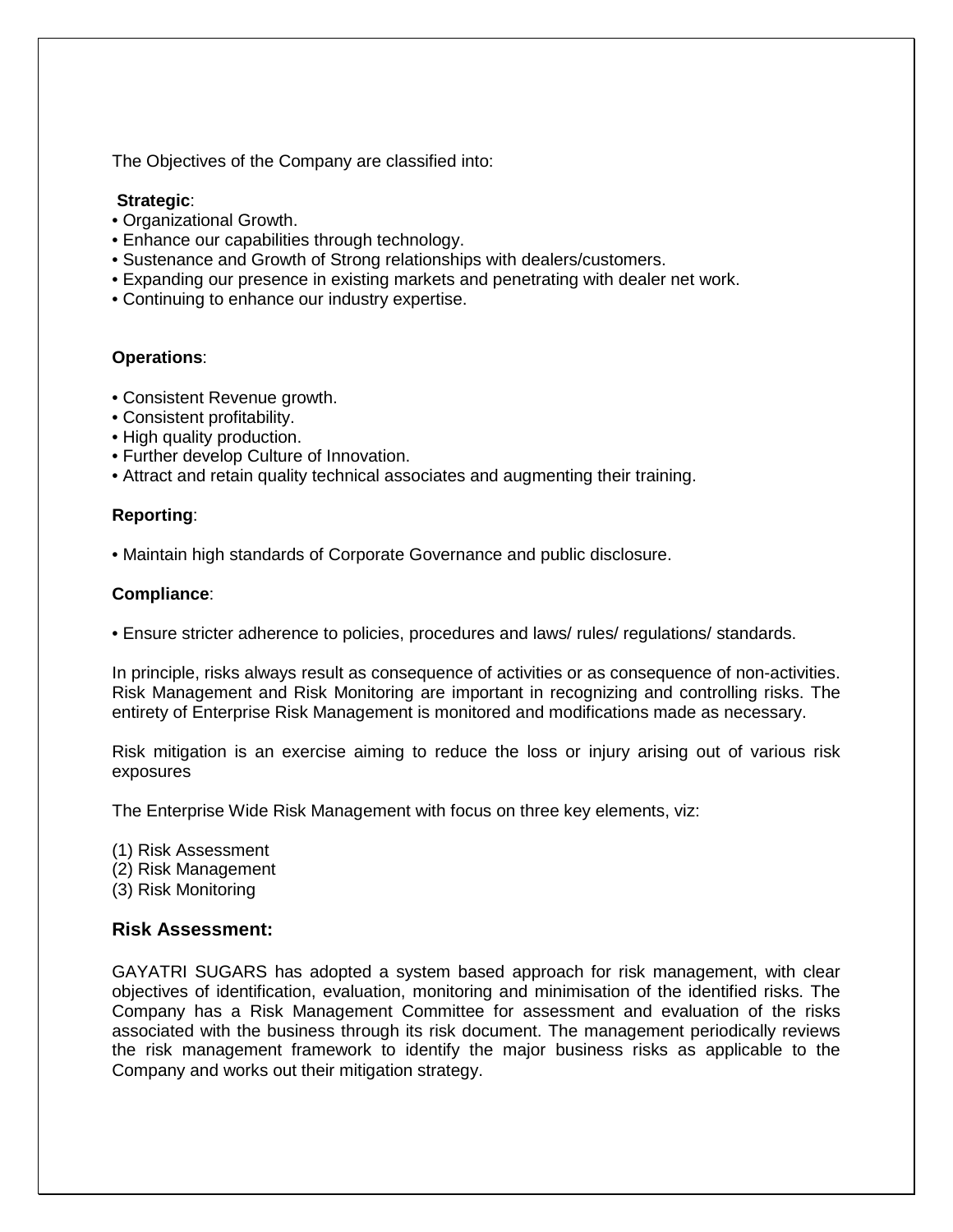# **Risk Management & Risk Monitoring**

# **SUGAR INDUSTRY:**

The Indian sugar sector is highly cyclical in nature and is sensitive to Government policy and weather conditions. A typical sugar cycle lasts for 3-5 years – lower sugarcane and sugar production results in an increase in sugar prices and higher and prompt payments to farmers, which, in turn, leads to an increase in area under cane cultivation. An increase in cane acreage then leads to higher sugar production, decline in sugar prices, lower profitability for mills and consequently delayed payments to farmers, which, in turn, results in area under cane cultivation coming down. Sugar is consumed by every household and also major food Industries like, biscuits, chocolates, ice-creams and Pharmacy Industries. A large number of farmers draw their livelihood from sugarcane cultivation, the Central Government has always wanted to control prices in the open market, while the States want to ensure higher and higher prices for sugarcane farmers.

# **1. The availability of cane:**

The major risks faced by sugar business are the availability of cane, regulatory risks, price of sugar and that of sugar cane. Sugar cane is the key raw material for sugar and any difficulty in getting cane at right time will have impact on the business. The key factors that influence cane availability are climatic condition, availability of cane harvesting labor and farmers opting for competitive crops.

**Gayatri Sugars** strongly believes that the availability of sugar cane is ensured by fostering good relationship with the cane growers. This is done by undertaking various measures in supporting them in cultivating cane besides making payment for their supplies in time. These are in the form of providing assistance in drip irrigation, mechanical and manual harvesting and improved cane varieties. The company also extends Financial Assistance, Subsidies for good quality seeds, arranging Fertilisers and pesticides on Credit basis, ensures timely cane payment to farmers, timely distribution of indents, proper surveys and incentivizing/encouraging the farmers to cultivate higher volumes of cane in the **Gayatri Sugar's** command area through various means.

#### **CANE AND SUPPORT TO FARMERS:**

One of the essential aspects of the sugar cane supply is the cane harvest and transport arrangement, the responsibility of which lies with sugar mills. Mills have to engage dedicated cane team for this arrangement. This is one of the major areas where **Gayatri Sugars** devoted substantial efforts so that harvesting is being done smoothly. Holding these groups and to make continuous crushing operation at optimum capacity is a great challenge. **Gayatri Sugars** has taken a lot of initiatives for cane development though most of the Factories in this region do not focus much on cane development due to generally good recovery arising from conducive climate, good soil condition and improved varieties of cane. The Company has initiated and implemented several programmes to build long term relationship with the farmers. The Company arranges improved varieties of Cane Seed and inputs like fertilizer, pesticides and micro nutrients through agencies.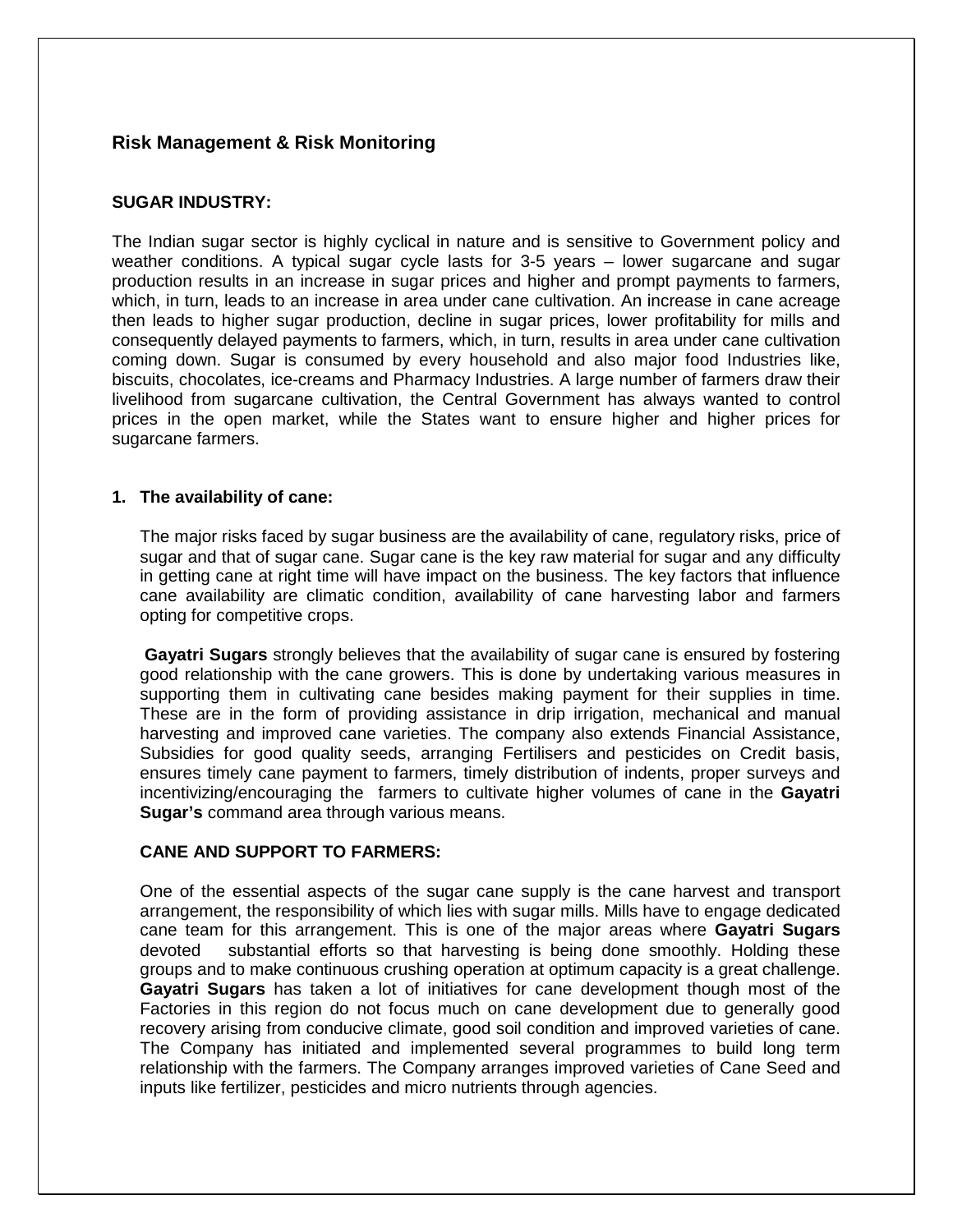For cane development, the growers need infrastructure like wells, bore wells and pump sets and **Gayatri Sugars** is providing/arranging Agriculture loans from Banks and Drip Irrigation system at a subsidized rates. The Company has developed a multipronged plan through infrastructure development, quality seed nursery programmers, inputs arrangements, mechanisation and technical infrastructure support to increase the availability of cane which is the basic raw material for the manufacture of sugar and life line of any Sugar Company. Further, the Company is organizing various programmes to educate the Farmers in latest techniques of Cane farming.

#### **2. Regulated by the Central and State Governments**

The sugar industry is regulated by the Central and State Governments. Sugar cane price, known as FRP, is fixed by the Central Government well before the start of the season while the State Government fixes the State Advised Price (SAP), always significantly higher than FRP. The State Government controls the sugar cane command area while the Central Government regulates Exports and Imports. Gayatri Sugars is in close association with Indian Sugar Mills Association (ISMA) and South Indian Sugar Mills Association (SISMA) to understand the developments in the sector at the Country level, Regional level and State level.

The Central Government each year announces a country-wide MSP (Minimum Support Price) for cane, which is known as FRP (Fair and Remunerative Pricing), while State Governments decide their own Minimum Support Price (MSP) known as SAP (State Advised Prices). The sugar mills are expected to pay based on the SAP, wherever applicable, and FRP in States where the State Government does not declare its own prices. Given that a large proportion of rural farmers in the key cane growing states are dependent on the sugar cane sector, the SAP is largely politicised. On the trading side, the Import and Export of sugar is regulated by the Central Government, wherein Government permits are required for either importing or exporting sugar into and from the country.

Recently, the Government of India has announced partial de-control of the sugar industry based on the recommendation of the committee headed by Dr. C. Rangarajan, Chairman, Economic Advisory Council. One of the decisions bringing relief to the industry is the dismantling of the release mechanism. Under this mechanism, the Government used to decide how much sugar mills can sell in the open market and in what time frame (quarterly, in 2012/13). To keep prices under check, the Government has since the last two quarters asked the mills to release more sugar in the market. As a result, the mills would often have to hold sugar stocks for long, which hurt the industry financially. The scrapping of the release mechanism is, therefore, a huge plus for the industry.

One of the other positive steps for both farmers and the industry is the removal of 10 per cent 'levy sugar', which deals with supply of sugar by the sugar industry to the Public Distribution System (PDS). Levy sugar for the PDS will now be procured by State Governments from the open market at prevailing market prices.

Another welcome move is that the Government has not increased any Excise Duty to fund the Government's additional subsidy burden arising out of its taking over the levy sugar burden from the industry.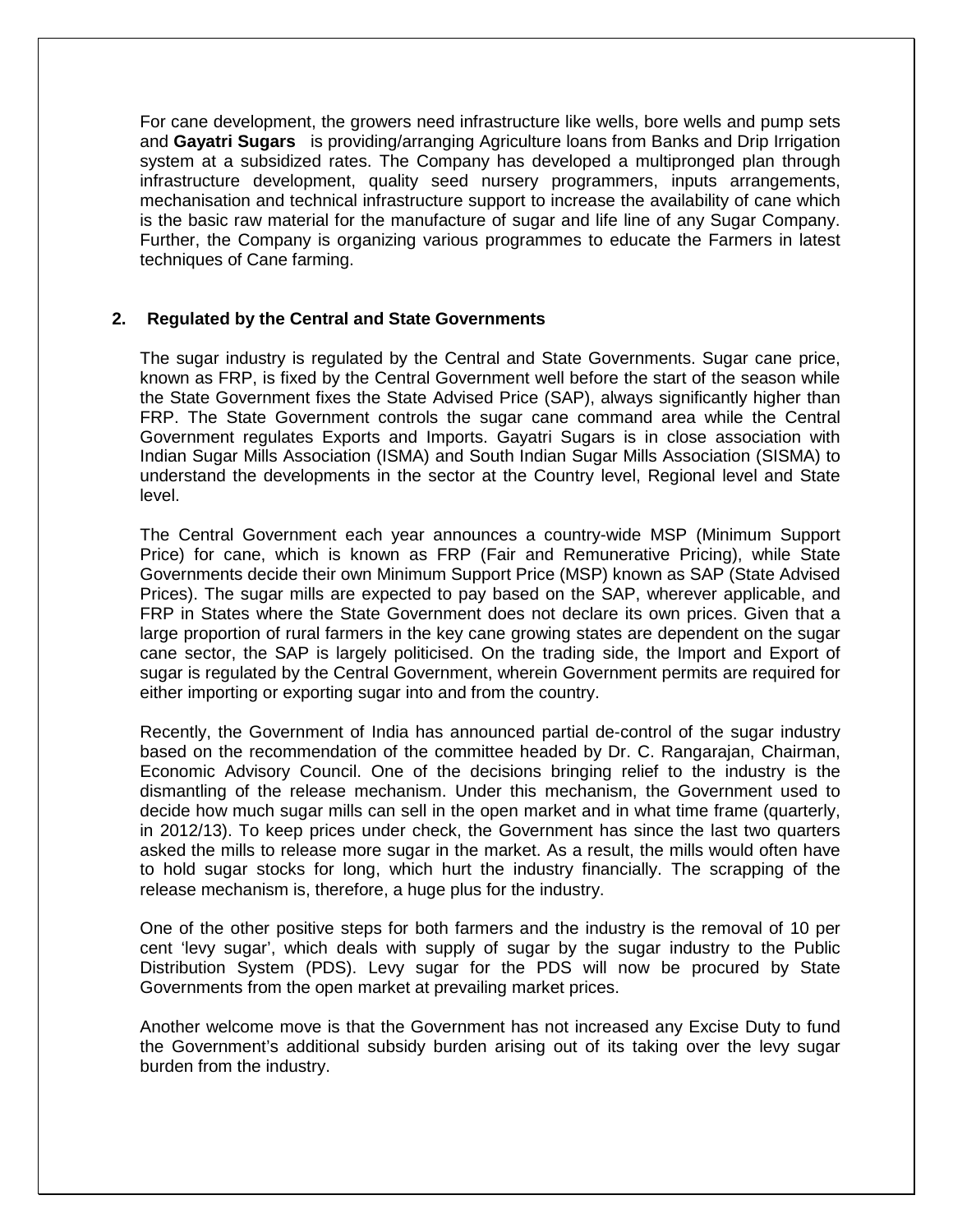The next important step for the Government, both the Central and States, would be to address sugarcane controls and rationalise the cane pricing in line with the globally accepted and successful cane price-sugar price linkage formula, which is also very strongly recommended by Dr.C.Rangarajan Committee. This step would help to reduce the cyclicality of sugar production and better enable the industry to pay for the sugarcane supplied by the farmers and consumers too would be benefitted with more stable sugar prices.

In September 2008, the Government announced a National Policy on bio-fuels which targets 20 per cent ethanol-blending by 2017. However, the ethanol blending programme, which calls for 5 per cent blending of ethanol with petrol, has taken off slowly, so far due to limited availability feedstock.

Reforms in the sugar sector will result in a win-win situation for the farmers, consumer, Government and **Gayatri Sugars** also.

# 3. **Technological Obsolescence**

# **GAYATRI SUGARS's philosophy is to 'Modernise, Indigenise, Never Compromise on Technology'**

**Gayatri Sugars** strongly believes that technological obsolescence is a practical reality. Technological obsolescence is evaluated on a continual basis and the necessary investments are made to bring in the best of the prevailing technology.

Gayatri Sugars spent considerable amount of investment in Capital Goods bring efficiency in Steam saving resulting lesser consumption of Bagasse and also made capital investment in Evaporation and Dryer plant to reduce to ZERO pollution in Production of Rectified Spirit.

**Gayatri Sugars** policies also include a favourable dispensation for replacement of Machinery and Equipment on a constant basis to take advantage of such technological movements

#### **4. Revenue Concentration**

High concentration in any single business segment exposes the company to the risks inherent in that segment. The quest for diversified activities within the existing realm of overall management after due consideration of the advantages and disadvantages of each activity is consistent with company policy of increasing business volumes with minimum exposure to undue risks.

#### **BY PRODUCTS:**

#### **Molasses**:

Molasses is a thick syrup by-product from the processing of the sugarcane into sugar. In sugar factories, sugar is crystallised from a concentrated juice in three separate stages wherein each stage results in the production of a crystallised sugar fraction and a noncrystalline fraction or molasses fraction called molasses. Fermentation of molasses at distillery yields Extra Neutral Alcohol, Rectified Spirit and Ethanol.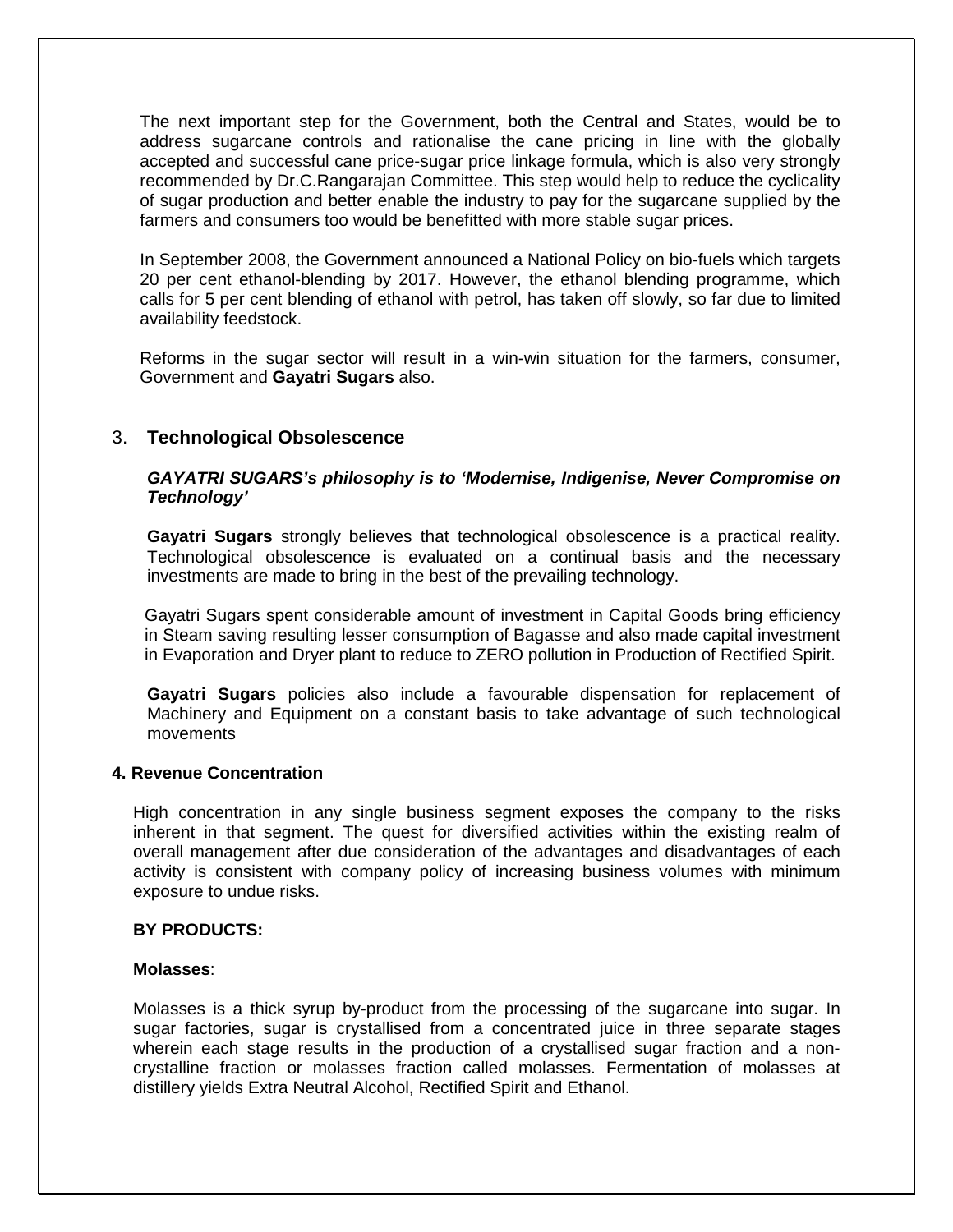#### **Distillery:**

The Distillery having capacity of 45KLPD contributes significantly contributes to the revenue of the Company.

# **Co-Generation of Power:**

 The excess power generated by the Co-Gen Power Plant after consumption of in-house requirement of power is being transferred to the State Electricity Grid and contributes substantial Revenue to the Company.

#### **CO2 Gas:**

The Raw CO<sub>2</sub> Gas produced in the process of manufacture of Ethanol or Rectified Spirit being captured and processed. The Revenue generated out of sale of CO<sub>2</sub> contributes to the Revenue of the Company.

The Revenues from these Bye Products increase the Volume in sales and thereby Profits of **Gayatri Sugars**. Concentration of revenue from any particular segment of industry is sought to be minimise over the long term by careful extension into other activities, particularly in areas the company has some basic advantage.

#### **5. Inflation and Cost Structure**

The cost of revenues consists primarily of raw materials including Sugar cane, Chemicals, Stores, Repairs and Maintenance and Finance Cost.

The cost of revenues has a very high degree of inflationary certainty. To de-risk, the Company has established specific policies for procurement of Chemicals and stores etc.

**Gayatri Sugars** at organizational level, cost optimisation and cost reduction initiatives are implemented and are closely monitored. The Company controls costs through budgetary mechanism and its review against actual performance with the key objective of aligning them to the financial model. The focus on these initiatives has inculcated across the organization the importance of cost reduction and control.

#### **6. Financial Reporting:**

Changing laws, regulations and standards relating to accounting, corporate governance and public disclosure, Securities and Exchange Board of India (SEBI) rules, and Indian stock market listing regulations are critical and needs attention to follow these regulations. These new or changed laws, regulations and standards may lack specificity and are subject to varying interpretations. Their application in practice may evolve over time, as new guidance is provided by regulatory and governing bodies. This could result in continuing uncertainty regarding compliance matters and higher costs of compliance as a result of ongoing revisions to such corporate governance standards.

**Gayatri Sugars** committed to maintaining high standards of corporate governance and public disclosure and our efforts to comply with evolving laws, regulations and standards in this regard would further help us to address these issues.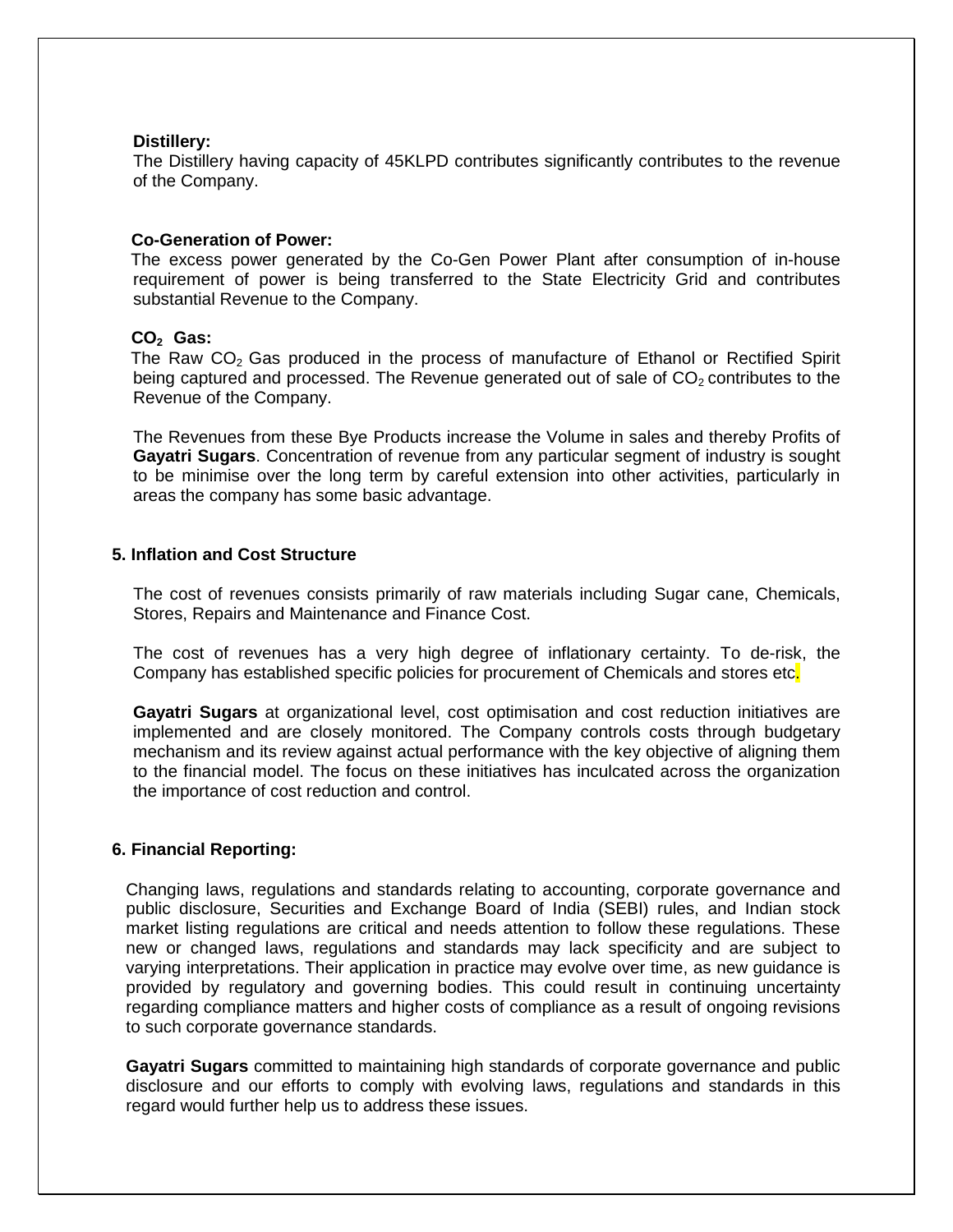Our preparation of financial statements in conformity with Indian GAAP and in accordance with the Accounting Standards issued by ICAI, requires us to make estimates and assumptions that affect the reported amount of assets and liabilities, disclosure of contingent assets and liabilities at the date of our financial statements and the reported amounts of revenue and expenses during the reporting period. Management prepares its estimates and judgments on historical experience and on various other factors that are believed to be reasonable under the circumstances including consultation with experts in the field, scrutiny of published data for the particular sector or sphere, comparative study of other available corporate data, the results of which form the basis for making judgments about the carrying values of assets and liabilities that are not readily apparent from other sources. These may carry inherent reporting risks.

**Gayatri Sugars** believe that the accounting policies related to revenue recognition and Accounting for Direct and Induirect taxes are significant.

# **Risk of Corporate accounting fraud:**

Accounting fraud or corporate accounting fraud are business scandals arising out of Misusing or misdirecting of funds, overstating revenues, understating expenses etc.

#### **Gayatri Sugars** mitigates this risk by

- Understanding the applicable laws and regulations
- Conducting risk assessments,
- Enforcing and monitoring code of conduct for Key Executives
- Instituting Whistleblower mechanisms
- Deploying a strategy and process for implementing the new controls
- Adhering to internal control practices that prevent collusion and concentration of authority
- Employing mechanisms for multiple authorisation of key transactions with cross checks
- Scrutinising of management information data to pinpoint dissimilarity of comparative figures and ratios
- Creating a favourable atmosphere for internal auditors in reporting and highlighting any instances of even minor non-adherence to procedures and manuals and a host of other steps throughout the organisation and assign responsibility for leaving the overall effort to a senior individual like Chief Financial Officer.

#### **7. Legal Risk**

Legal risk is the risk in which the Company is exposed to legal action As the Company is governed by various laws and the Company has to do its business within four walls of law, where the Company is exposed to legal risk exposure.

**Gayatri Group** have an experienced team of professionals, advisors who focus on evaluating the risks involved in a contract, ascertaining our responsibilities under the applicable law of the contract, restricting our liabilities under the contract, and covering the risks involved so that they can ensure adherence to all contractual commitments.

Management places and encourages its employees to place full reliance on professional guidance and opinion and discuss impact of all laws and regulations to ensure company's total compliance. Advisories and suggestions from professional agencies and industry bodies, chambers of commerce etc. are carefully studied and acted upon where relevant.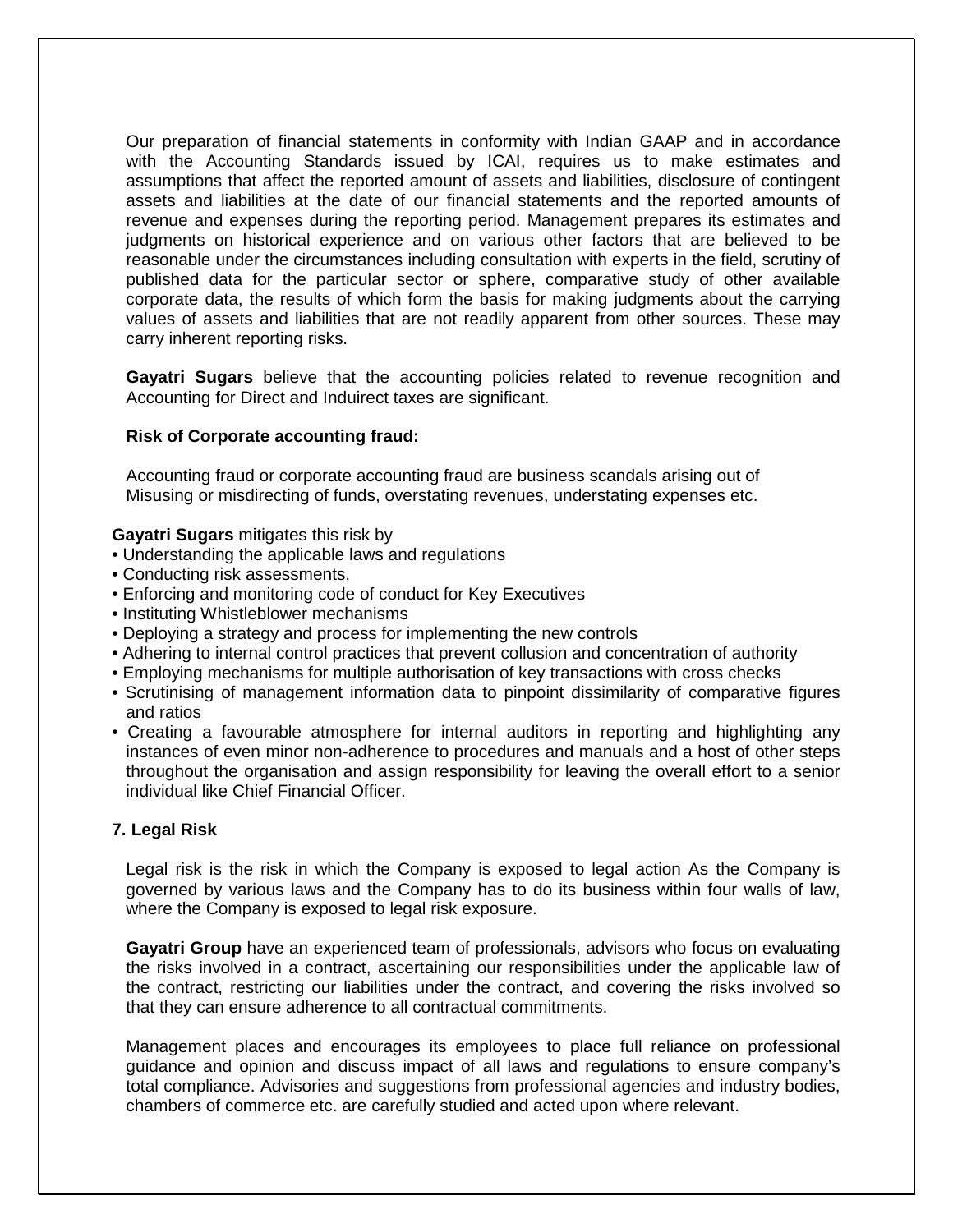**Gayatri Sugars** has established a compliance management system in the organisation and the Secretarial Department headed by a qualified and experienced Company Secretary will get the quarterly compliance reports from functional heads and being placed before the Board supported by a quarterly Secretarial Audit report by a practicing Company Secretary in compliance with clause 49 of the listing agreement.

# **8. Environmental Risk Management:**

 **Gayatri Sugars** endeavors to protect the environment in all its activities, as a social responsibility.

 The legal exposure in this regard is when polluting materials are discharged into the environment by causing danger to fragile environmental surrounding is an offence.

 **Gayatri Sugars** installed Evaporator and Dryer machinery at Distillery unit, so that the Distillery unit is a Zero pollution unit.

#### **9. Human Resource Management:**

#### **Gayatri Sugars** vision **is to achieve Organisational excellence through innovation"**

GAYATRI SUGARS's Human Resources Development (HRD) Department will add value to all its by ensuring that the right person is assigned to the right job and that they grow and contribute towards organisational excellence.

Our growth has been driven by our ability to attract top quality talent and effectively engage them in right jobs.

Risk in matters of human resources are sought to be minimised and contained by following a policy of providing equal opportunity to every employee, inculcate in them a sense of belonging and commitment and also effectively train them in spheres other than their own specialisation.

Employees are encouraged to make suggestions on innovations, cost saving procedures, free exchange of other positive ideas relating to manufacturing procedures etc. It is believed that a satisfied and committed employee will give of his best and create an atmosphere that cannot be conducive to risk exposure.

Employee-compensation is always subjected to fair appraisal systems with the participation of the employee and is consistent with job content, peer comparison and individual performance. Packages are inclusive of the proper incentives and take into account welfare measures for the employee and his family.

GAYATRI SUGARS seek to provide an environment that rewards entrepreneurial initiative and performance.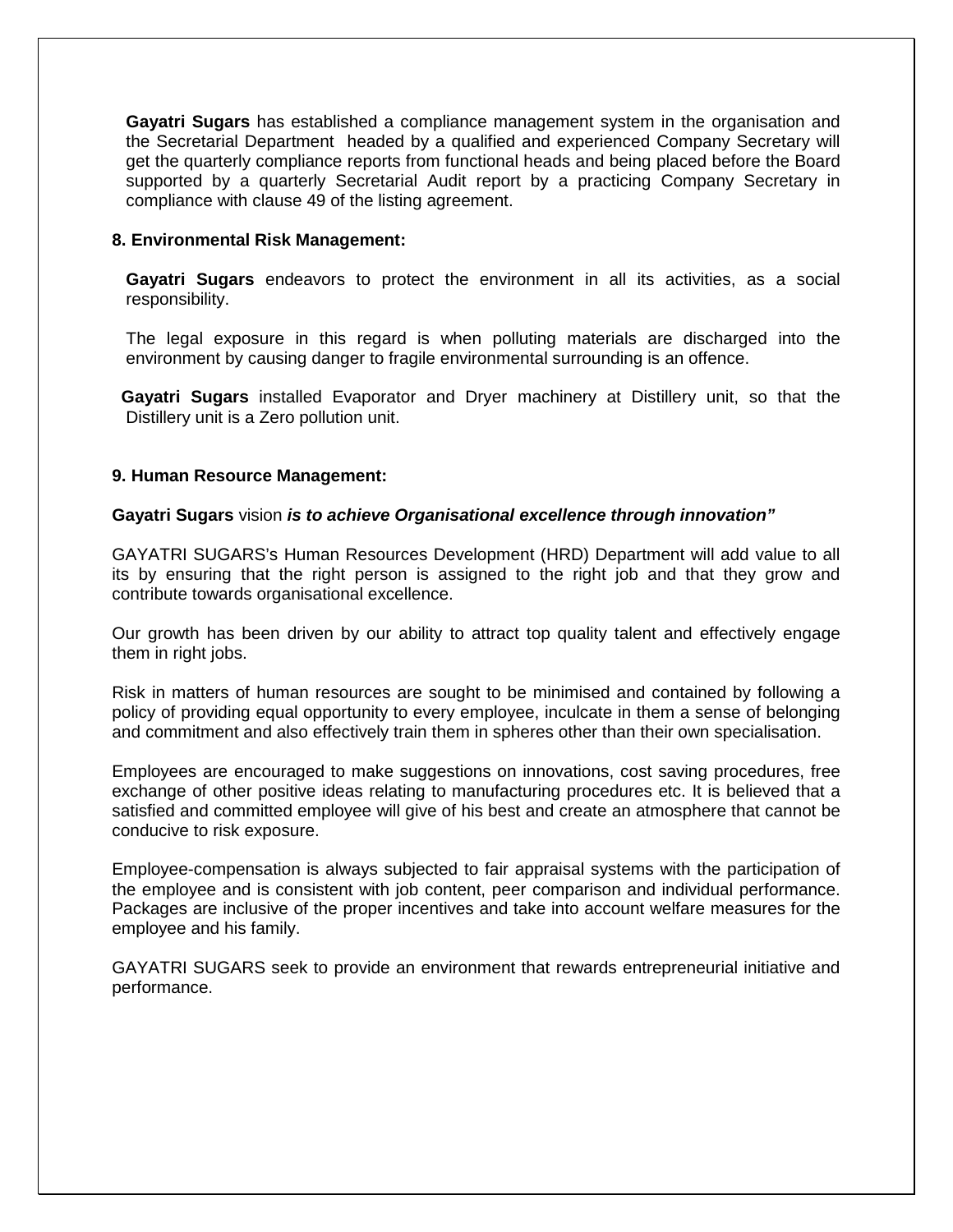# **10. Risks specific to the Company and the mitigation measures adopted**

1) **Business dynamics:** Variance in the demand and supply of the product in various areas.

Based on experience gained from the past and by following the market dynamics as they evolve, GAYATRI SUGARS is able to predict the demand during a particular period and accordingly supply is planned and adjusted.

- 2) **Business Operations Risks:** These risks relate broadly to GAYATRI SUGARS organisation and management, such as planning, monitoring and reporting systems in the day to day management process namely:
	- Organisation and management risks,
	- Production, process and productivity risks,
	- Business interruption risks,
	- Profitability

#### **Risk mitigation measures**:

- The Company functions under a well defined organization structure.
- Flow of information is well defined to avoid any conflict or communication gap between two or more Departments.
- Second level positions are created in each Department to continue the work without any interruption in case of non-availability of functional heads.
- Proper policies are followed in relation to maintenance of inventories of raw materials, consumables, key spares and tools to ensure their availability for planned production programmes.
- Effective steps are being taken to reduce cost of production on a continuing basis taking various changing scenarios in the market.

#### **3) Liquidity Risks:**

- Financial solvency and liquidity risks
- Borrowing limits

#### **Risk Mitigation Measures**:

- Proper financial planning is put in place with detailed Annual Business Plans discussed at appropriate levels within the organisation.
- Annual and quarterly budgets are prepared and put up to management for detailed discussion and an analysis of the nature and quality of the assumptions, parameters etc.
- These budgets with Variance Analysis are prepared to have better financial planning and study of factors giving rise to variances.
- Daily and monthly cash flows are prepared, followed and monitored at senior levels to prevent undue loss of interest and utilise cash in an effective manner.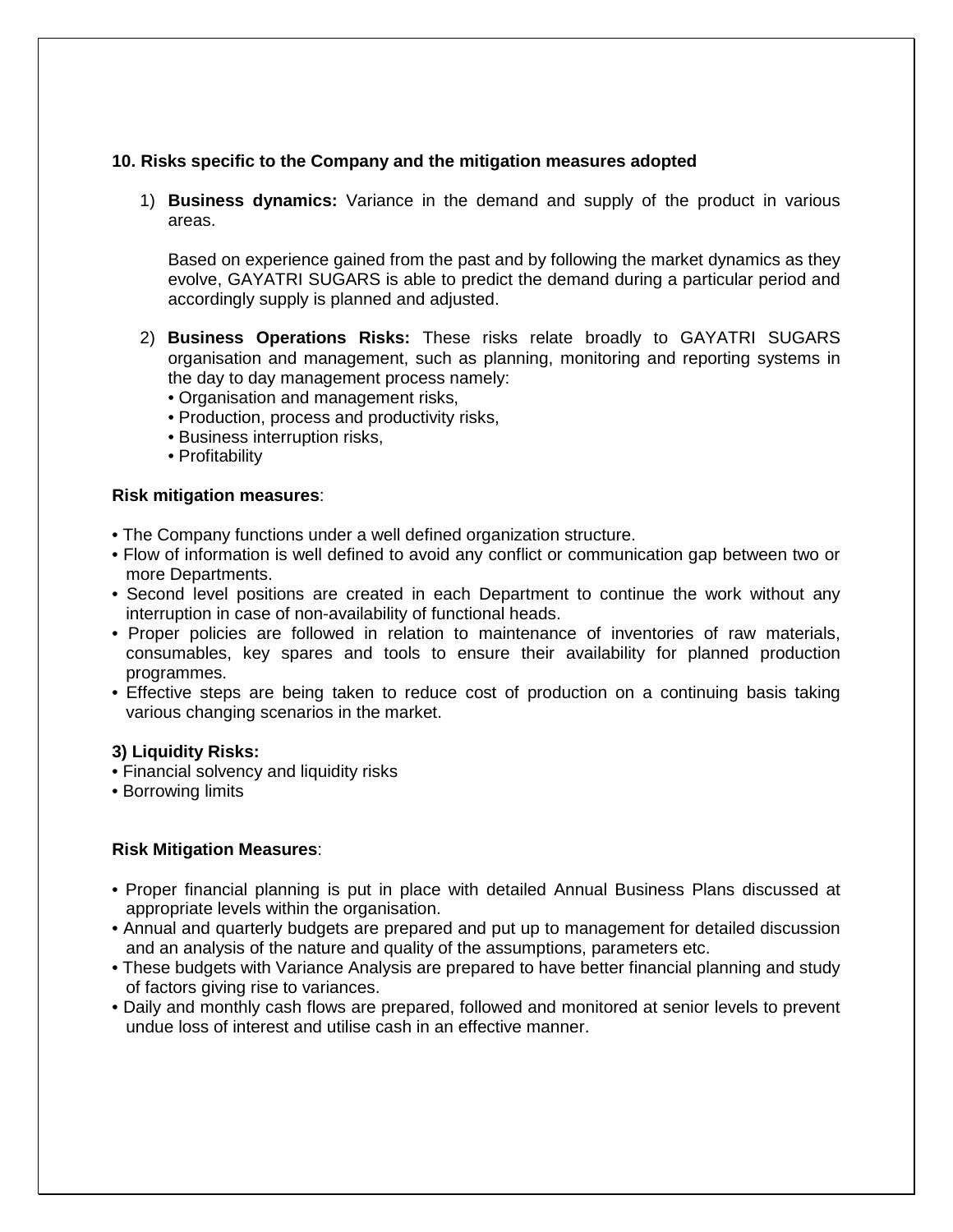# **4) Credit Risks:**

- Risks in settlement of dues by dealers/customers
- Provision for bad and doubtful debts

# **Risk Mitigation Measures**:

- Systems put in place for assessment of credit worthiness of dealers/customers.
- Provision for bad and doubtful debts made to arrive at correct financial position of the Company.
- Appropriate recovery management and follow up.

# **5) Logistics Risks:**

• Use of outside transport sources.

# **6) Market Risks / Industry Risks:**

- Demand and Supply Risks
- Quantities, Qualities, Suppliers, lead time, interest rate risks
- Raw material rates
- Interruption in the supply of Raw- material

# **Risk Mitigation Measures**:

- Raw materials are procured from different sources at competitive prices.
- Alternative sources are developed for uninterrupted supply of raw materials.
- Demand and supply are external factors on which company has no control, but however the Company plans its production and sales from the experience gained in the past and an ongoing study and appraisal of the market dynamics, movement by competition, economic policies and growth patterns of different segments of users of company's products.
- The Company takes specific steps to reduce the gap between demand and supply by expanding its customer base, improvement in its product profile, delivery mechanisms, technical inputs and advice on various aspects of de-bottlenecking procedures, enhancement of capacity utilisation in customer-plants etc.
- Proper inventory control systems have been put in place.

# **7) Human Resource Risks:**

- a). Labour Turnover Risks, involving replacement risks, training risks, skill risks, etc.
- b). Unrest Risks due to Strikes and Lockouts.

# **Risk Mitigation Measures**:

- Company has proper recruitment policy for recruitment of personnel at various levels in the organization.
- Proper appraisal system for revision of compensation on a periodical basis has been evolved and followed regularly.
- Employees are trained at regular intervals to upgrade their skills.
- Labour problems are obviated by negotiations and conciliation.
- Activities relating to the Welfare of employees are undertaken.
- Employees are encouraged to make suggestions and discuss any problems with their Superiors.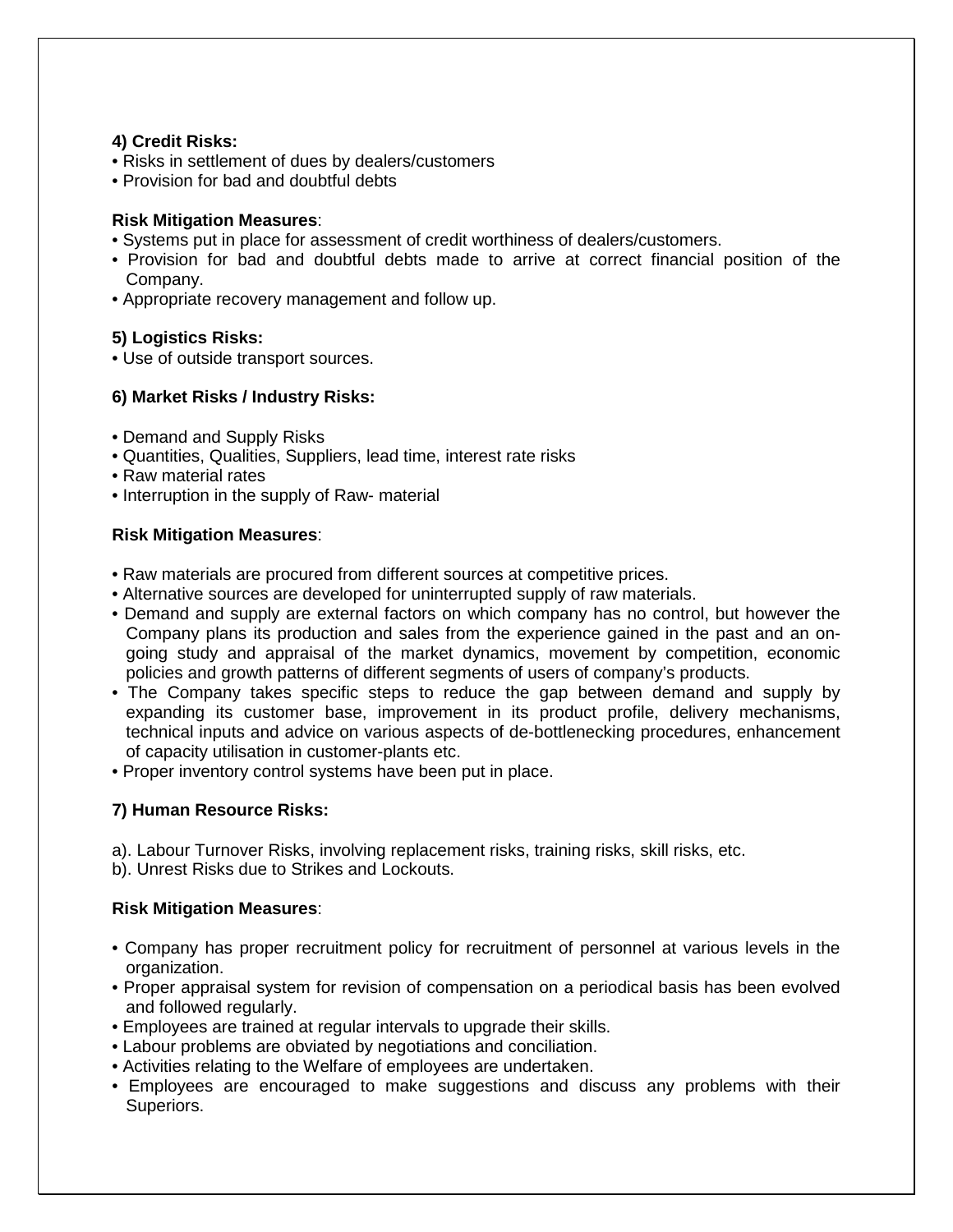# **8) Disaster Risks:**

• Natural risks like Fire, Floods, Earthquakes, etc.

# **Risk Mitigation Measures**:

- The properties of the company are insured under Industrial All Risk Policy against natural risks, like fire, flood, earthquakes, etc. with periodical review of adequacy, rates and risks covered under professional advice.
- Fire extinguishers have been placed at fire sensitive locations.
- First aid training is given to watch and ward staff and safety personnel.
- Workmen of the company are covered under ESI, EPF, etc., to serve the welfare of the workmen.
- All employees are covered by Group Personal Accident Policy.

# **9) System Risks:**

- System capability
- System reliability
- Data integrity risks
- Coordinating and interfacing risks

# **Risk Mitigation Measures**:

- EDP department maintains repairs and upgrades the systems on a continuous basis with personnel who are trained in software and hardware.
- Password protection is provided at different levels to ensure data integrity.
- Licensed software is being used in the systems.
- The Company ensures "Data Security", by having access control/ restrictions.

# **10) Legal Risks:**

# **These risks relate to the following:**

- Contract Risks
- Contractual Liability
- Frauds
- Judicial Risks
- Insurance Risks

# **Risk Mitigation Measures**:

Following are the Risk mitigation measures adopted by the Company to mitigate the risks relating to Legal aspects:

- A study of contracts with focus on contractual liabilities, deductions, penalties and interest conditions is undertaken on a regular basis.
- The Legal department vets all legal and contractual documents with legal advice from Legal retainers for different branches of legislation.
- Insurance policies are audited to avoid any later disputes.
- Timely payment of insurance and full coverage of properties of the Company under insurance.
- Internal control systems for proper control on the operations of the Company and to detect any frauds.